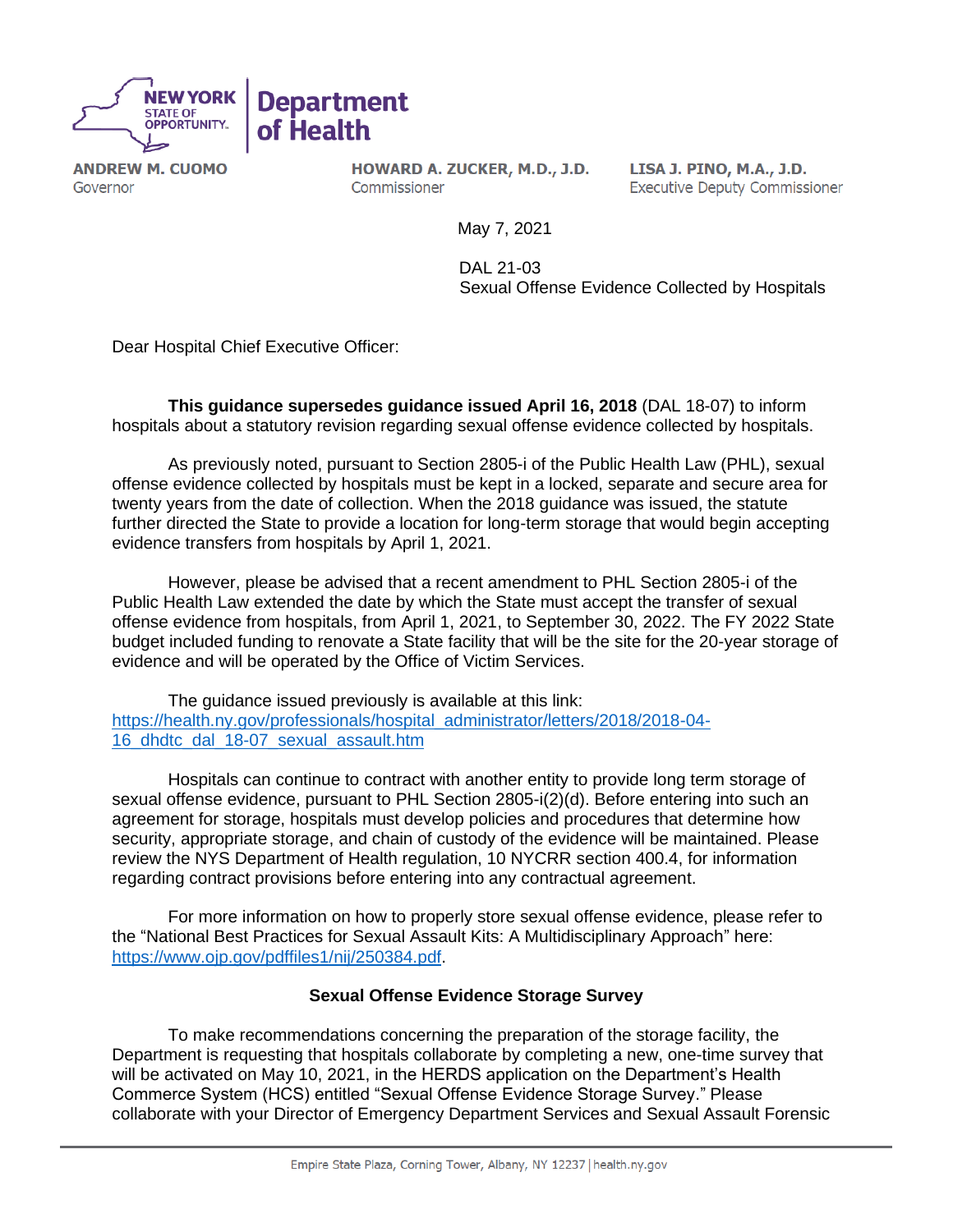Examiner (SAFE) Program Coordinator, if any, to provide thorough and accurate information on the hospital facility's storage of Sexual Offense Evidence Collection Kits, Drug Facilitated Sexual Assault Evidence Collection Kits, and additional types of sexual offense evidence (clothing, condoms, blankets, etc.). The survey will be due Tuesday, June 1, 2021, at 2 pm.

Thank you for your collaboration on this important matter. If you have any questions, please email either [rcprpt@health.ny.gov](mailto:rcprpt@health.ny.gov) or [hospinfo@health.ny.gov.](mailto:hospinfo@health.ny.gov) We look forward to working with you and appreciate your urgent attention to this matter.

Sincerely,

Stephanie Shulman, DrPH, MS Acting Director, Division of Hospitals and Diagnostic & Treatment Centers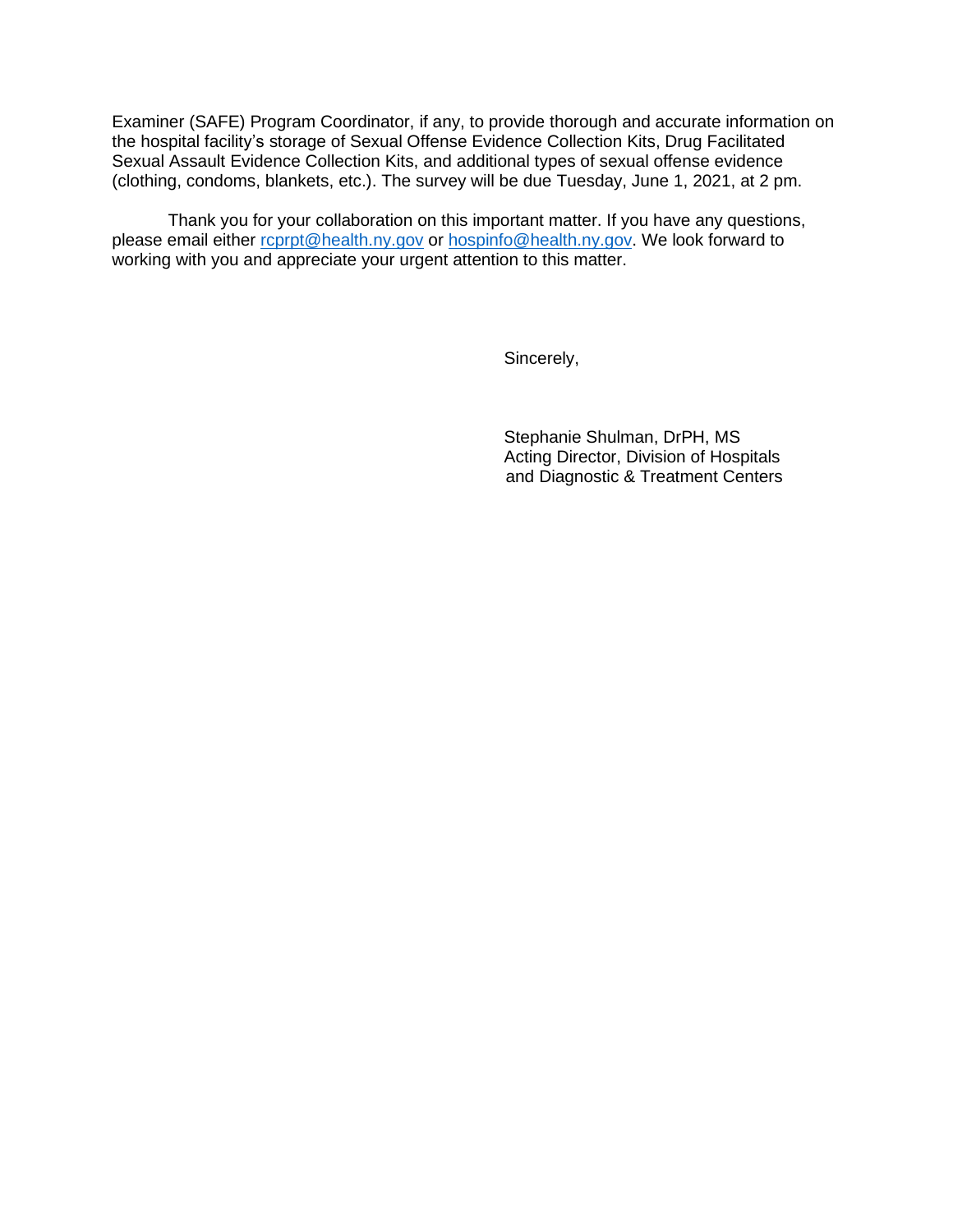## **Sexual Offense Evidence Storage Survey**

Pursuant to Section 2805-i of the Public Health Law (PHL), sexual offense evidence collected by hospitals must be kept in a locked, separate and secure area for twenty years from the date of collection. Hospitals can contract with another entity to provide long term storage of sexual offense evidence. Before entering into such an agreement, hospitals must develop policies and procedures that determine how security, appropriate storage and chain of custody of the evidence will be maintained.

Previously, the statute had further directed the State to provide a location for long-term storage that would begin accepting evidence transfers from hospitals by April 1, 2021. However, please be advised that recent amendments to PHL Section 2805-i of the Public Health Law extended the date by which the State must accept the transfer of sexual offense evidence from hospitals, from April 1, 2021, to September 30, 2022.

The FY 2022 State budget included funding to renovate a State facility that will be the site for the 20 year storage of evidence and will be operated by the Office of Victim Services.

The information provided in this survey will be used to make recommendations concerning the preparation of the storage facility.

Please collaborate with your Director of Emergency Department Services and Sexual Assault Forensic Examiner (SAFE) Program Coordinator, if any, to provide thorough and accurate information on the hospital facility's storage of sexual offense evidence, also referred to as sexual assault evidence. Sexual offense evidence must be collected and stored utilizing the New York State Division of Criminal Justice Services "Sexual Offense Evidence Collection Kit" and the "Drug Facilitated Sexual Assault Evidence Collection Kit." Any additional sexual offense evidence (clothing, condoms, blankets, etc.) must be collected, stored, and labeled in bags. Please include all sexual offense evidence that the hospital is responsible for, within the hospital facility or outside of the hospital at a contracted entity.

## **Your response to this survey is due at 2 pm on June 1, 2021.**

If you have any questions regarding the survey, please contact:

- For technical assistance with access to, use of the HERDS application, or HCS accounts, please email: [hospinfo@health.ny.gov](mailto:hospinfo@health.ny.gov)
- For assistance with the subject matter/content of the "Sexual Offense Evidence Collection Kit Survey" questions, please email: [rcprpt@health.ny.gov](mailto:rcprpt@health.ny.gov)

## **Please provide the following information based on what evidence is currently in storage:**

- 1. How many used **Sexual Offense Evidence Collection Kits** are you responsible for in storage within and/or outside of the hospital including other locations such as off-site hospital space, hospital extensions clinics, space operated by agencies that hospitals have contracted with to provide short or long term storage of sexual offense evidence. *Enter Number:*
	- a. Of those, how many are:
		- In a refrigerator: *Enter Number*
		- In a freezer: *Enter Number*
		- In a room temperature and humidity-controlled environment: *Enter Number*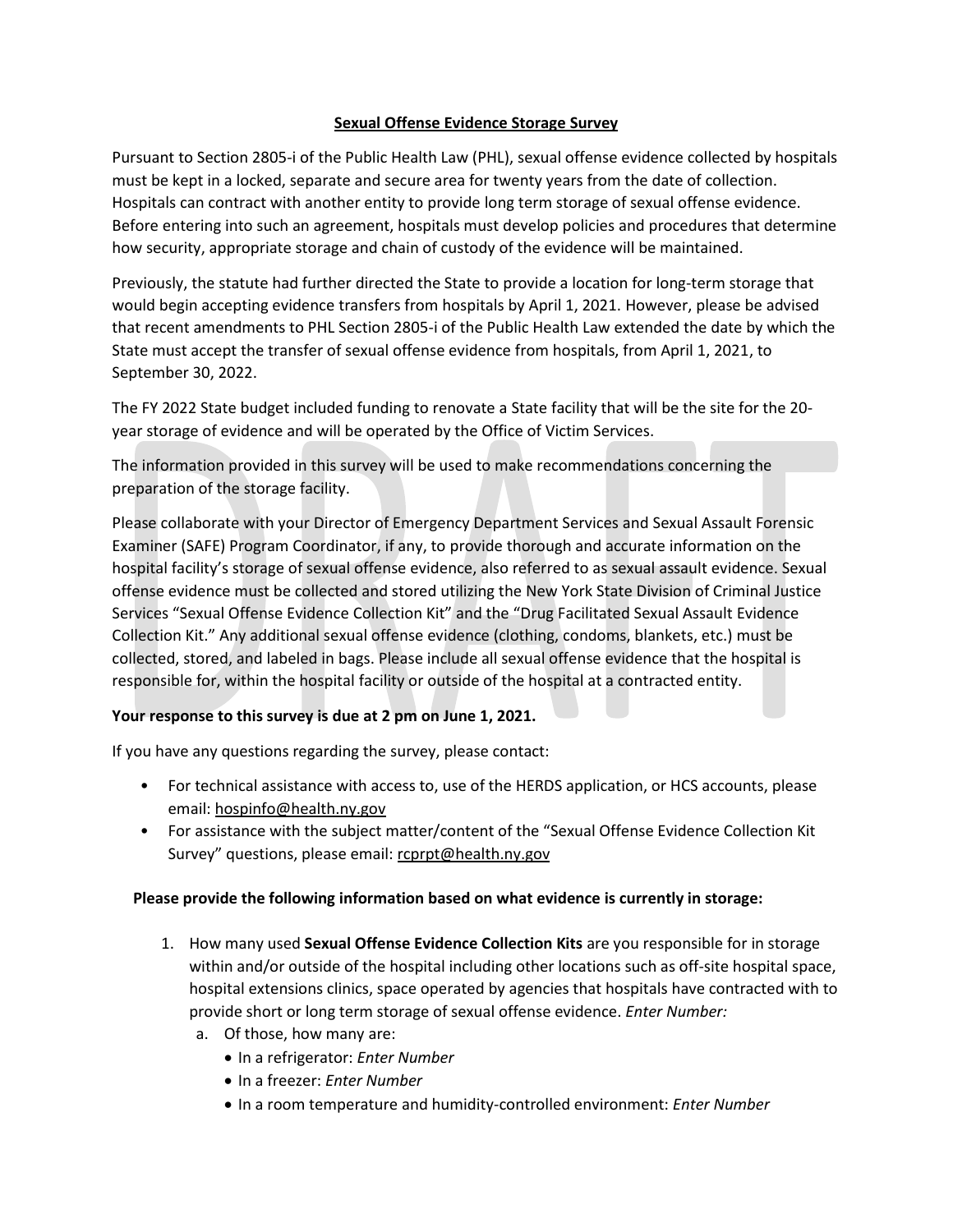- In a room temperature environment: *Enter Number*
- Please describe other types of storage environments here: *Enter text*
- Enter total number of kits stored in these other types of storage environments: *Enter Number*
- b. Of those, how many are pre-2008 (with liquid blood tubes): *Enter Number*
- 2. How many used **Drug Facilitated Sexual Assault Evidence Collection Kits** are you responsible for in storage within and/or outside of the hospital including other locations such as off-site hospital space, hospital extensions clinics, space operated by agencies that hospitals have contracted with to provide short or long term storage of sexual offense evidence. *Enter Number:*
	- a. Of those, how many are:
		- In a refrigerator: *Enter Number*
		- In a freezer: *Enter Number*
		- In a room temperature and humidity-controlled environment: *Enter Number*
		- In a room temperature environment: *Enter Number*
		- Other type of storage, please describe: *Enter Text*
		- Other storage (enter number): *Enter Number*
- 3. How many **other types of sexual offense evidence** are you responsible for in storage within and/or outside of the hospital including other locations such as off-site hospital space, hospital extensions clinics, space operated by agencies that hospitals have contracted with to provide short or long term storage of sexual offense evidence. Clothing: *Enter Number* Condoms: *Enter Number*

Bedding: *Enter Number*

Other: *Enter Number* (please specify): *Enter Text* 

- a. How are these evidence items packaged? (select all that apply)
	- Brown paper bags: *Check Box*
	- Cardboard boxes: *Check Box*
	- Other: *Check Box* (please specify): *Enter Text*
- b. How many are:
	- In a refrigerator? *Enter Number*
	- In a freezer? *Enter Number*
	- In a room temperature and humidity-controlled environment: *Enter Number*
	- In a room temperature environment: *Enter Number*
	- Other storage environment, please describe: *Enter Text*
	- Other Storage Environment (enter number): *Enter Number*
- 4. If electronic records (other than medical records) were used to inventory and track the sexual offense evidence, please SELECT the name of the software or system utilized for such record below (select all that apply):

(check box choices based on answers from prior survey):